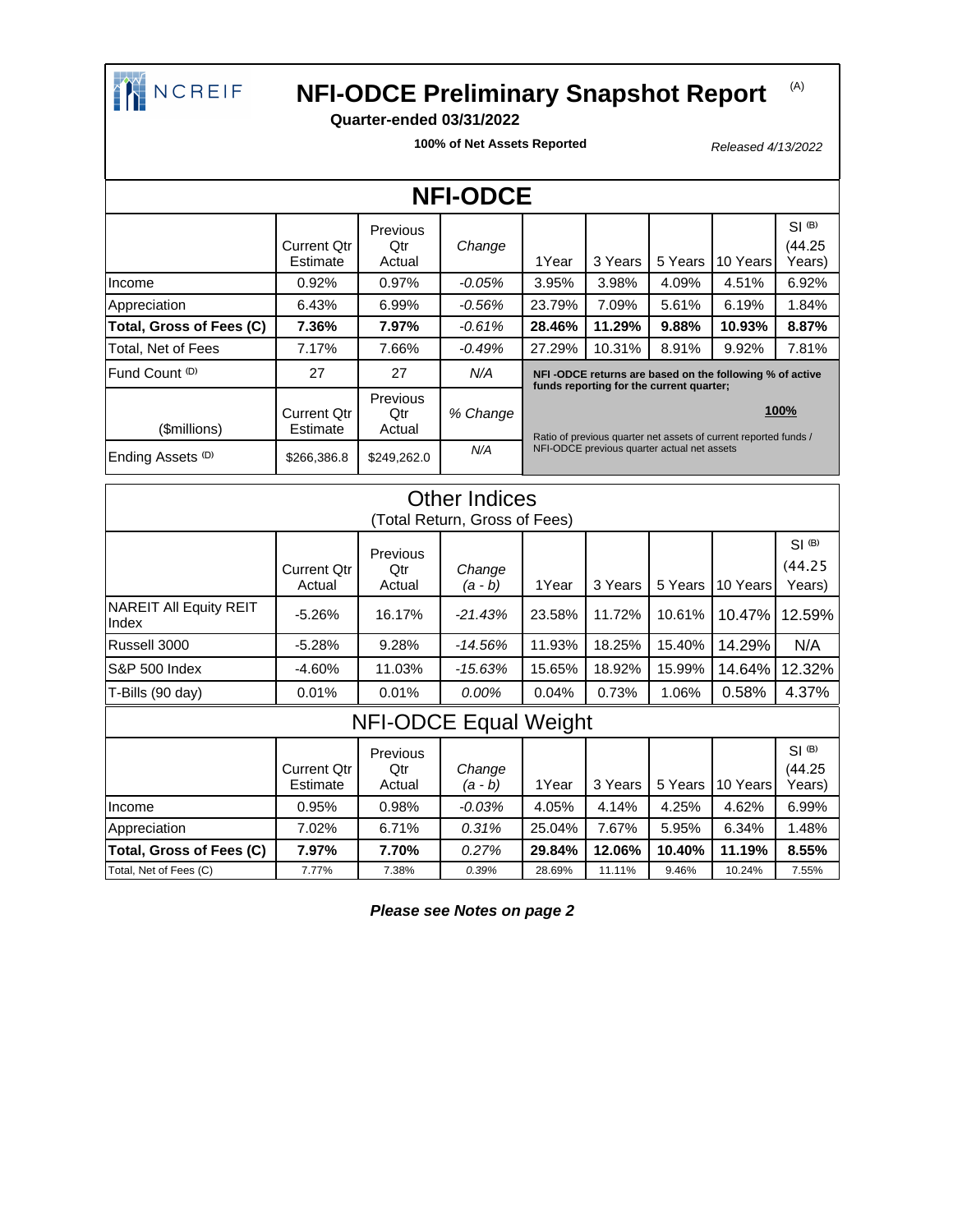

# **NEBRANGE REPODCE Preliminary Snapshot Report**

#### **Quarter-ended 03/31/2022**

**100% of Net Assets Reported**

Released 4/13/2022

| <b>Manager Name</b>                            | <b>Fund Name</b>                          | <b>Fund Inception</b><br>Date | <b>Index</b><br><b>Inclusion</b><br><b>Date</b> |
|------------------------------------------------|-------------------------------------------|-------------------------------|-------------------------------------------------|
| <b>AEW Capital Management</b>                  | <b>AEW Core Property Trust</b>            | 12/31/2007                    | 03/31/2010                                      |
| American Realty Advisors                       | <b>ARA Core Property Fund</b>             | 11/21/2003                    | 06/30/2004                                      |
| ASB Capital Management, Inc.                   | ASB Allegiance Real Estate Fund           | 6/1/1984                      | 06/30/2011                                      |
| Bailard Inc.                                   | Bailard Real Estate Investment Trust, Inc | 4/20/1990                     | 03/31/2021                                      |
| <b>Barings LLC</b>                             | <b>Barings Core Property Fund</b>         | 7/1/2004                      | 09/30/2004                                      |
| BentallGreenOak (U.S.) LP                      | <b>BGO Diversified US Property Fund</b>   | 6/30/1982                     | 12/31/1990                                      |
| <b>Blackrock Realty</b>                        | BlackRock US Core Property Fund, L.P.     | 1/1/1981                      | 09/30/1984                                      |
| CBRE Global Investors, LLC                     | CBRE U.S. Core Partners, LP               | 5/30/2013                     | 09/30/2013                                      |
| Chemical Bank Real Estate Svcs.                | Real Estate Equities Fund                 | 3/31/1978                     | 03/31/1982                                      |
| <b>CIGNA Realty Investors</b>                  | Open End Real Estate Fund                 | 10/1/1981                     | 06/30/1982                                      |
| CIM Group, LLC                                 | CIM Urban Income Investments, L.P.        | 10/22/2015                    | 12/31/2020                                      |
| <b>Clarion Partners</b>                        | Lion Properties Fund                      | 4/1/2000                      | 06/30/2000                                      |
| <b>DWS</b>                                     | <b>RREEF America REIT II</b>              | 7/28/1998                     | 06/30/1999                                      |
| <b>EverWest Real Estate Investors</b>          | GWL U.S. Property Fund LP                 | 9/30/2013                     | 03/31/2015                                      |
| First Wisconsin Trust Co.                      | Employee Benefit Real Estate Fund         | 12/31/1982                    | 12/31/1987                                      |
| Goldman Sachs                                  | U.S. Real Property Income Fund, L.P.      | 3/22/2012                     | 12/31/2017                                      |
| Heitman Capital Management                     | Heitman America Real Estate Trust, L.P.   | 1/4/2007                      | 03/31/2010                                      |
| Heitman Capital Management                     | First Chicago Real Estate Fund            | 9/1/1973                      | 03/31/1978                                      |
| Henderson Global Investors                     | U.S. Property Fund (Phoenix RESA)         | 6/30/1981                     | 06/30/1994                                      |
| Intercontinental Real Estate Corporation       | U.S. Real Estate Investment Fund, LLC     | 1/1/2007                      | 06/30/2018                                      |
| <b>Invesco Real Estate</b>                     | INVESCO Core Real Estate - USA, LLC       | 10/1/2004                     | 12/31/2004                                      |
| J.P. Morgan Chase Bank, N.A.                   | <b>Strategic Property Fund</b>            | 1/1/1998                      | 03/31/1998                                      |
| J.P. Morgan Chase Bank, N.A.                   | Real Estate Fund                          | 3/1/1970                      | 06/30/1995                                      |
| John Hancock Real Estate Investment Group      | E.R.A.                                    | 3/31/1977                     | 03/31/1978                                      |
| L&B Realty Advisors, LLP                       | L&B Core Income Partners, L.P.            | 4/29/2011                     | 06/30/2014                                      |
| LaSalle Investment Management                  | LaSalle US Property Fund                  | 7/1/2010                      | 09/30/2013                                      |
| Madison Core Property Fund LP                  | <b>NYL Investors LLC</b>                  | 5/1/2001                      | 06/30/2011                                      |
| Massachusetts Mutual                           | SIA-R                                     | 12/31/1981                    | 03/31/1984                                      |
| MetLife Real Estate Investor                   | MetLife Core Property Fund                | 11/1/2013                     | 03/31/2016                                      |
| Morgan Stanley Real Estate Advisor, Inc        | Prime Property Fund                       | 8/1/1973                      | 03/31/1978                                      |
| Mutual of New York Real Estate Investment Mgmt | MONY - Pooled Account 7                   | 9/30/1981                     | 12/31/1981                                      |
| <b>PGIM Real Estate</b>                        | PRISA                                     | 7/1/1970                      | 03/31/1978                                      |
| PNC Bank, national Association                 | AFL-CIO Bldg. Invsmt Trust                | 9/30/1988                     | 12/31/1996                                      |
| Principal Real Estate investors                | Principal U.S. Property Account           | 3/1/1982                      | 06/30/1982                                      |
| Stockbridge Capital Group                      | <b>Smart Market Fund</b>                  | 10/1/2011                     | 03/31/2013                                      |
| <b>Suntrust Banks</b>                          | Real Estate Investment Fund               | 6/30/1981                     | 12/31/1981                                      |
| <b>TA Realty</b>                               | TA Realty Core Property Fund              | 3/27/2018                     | 06/30/2020                                      |
| The Travelers Corporation                      | Separate Account R                        | 3/1/1976                      | 06/30/1978                                      |
| TIAA-CREF Asset Management                     | <b>US Cities Fund LP</b>                  | 8/2/2004                      | 09/30/2005                                      |
| <b>Trust Company Of Texas</b>                  | Southland Fund                            | 2/1/1981                      | 09/30/1981                                      |
| UBS Realty Investors, L.L.C.                   | <b>UBS Trumbull Property Fund</b>         | 1/13/1978                     | 12/31/1978                                      |

(A)